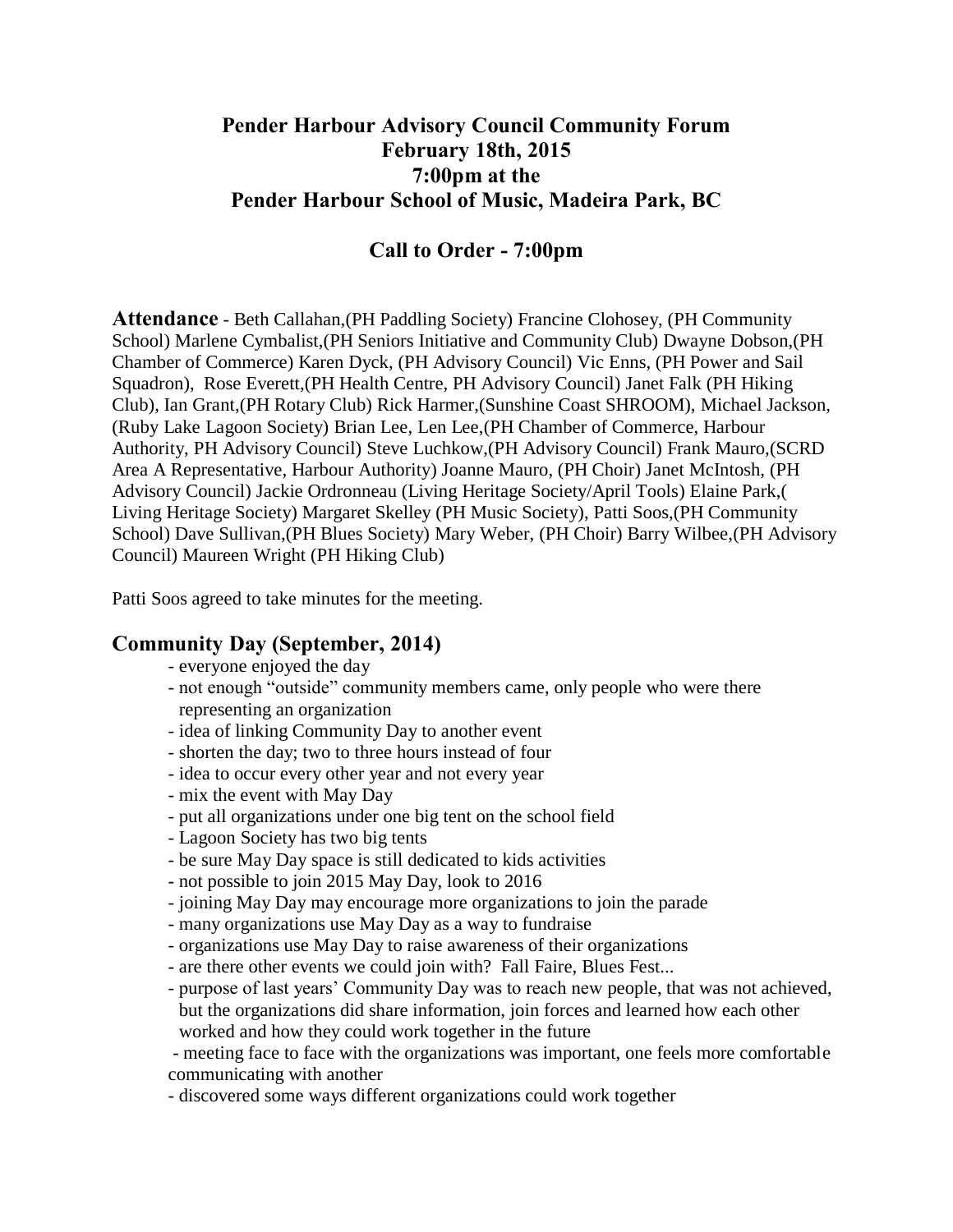- Saturdays are a hard day to host an event due to families with kids in soccer
- soccer runs October to March
- caliber and the capacity of the organizations at Community Day was impressive
- new community members, impressed by the connections seen and made

## **Marketing our Events**

- how to learn from Community Day
- ideas on what we could have done better; food, alcohol, giveaways, mailbox flyers with coupons for a prize or free lunch, signs at both entrances to Madeira Park, joining another event
- May Day organizers to discuss this idea at their next meeting

# **Equipment Resource**

-

- idea of having a resource directory listing all of the various organizations' resources
- survey the community organizations to see what they have
- list conditions of lending and/or renting items
- survey community members and organizations to see what they have needed and not found

## **Pender Harbour Community School (PHCS) Update**

- The Community School has produced a Community Resource Directory as a result of a pilot "Information & Referral Project" funded by SCRD/Economic Development grant - PHCS has begun an initial collection of equipment/resource information from different organizations, would like to continue this, in collaboration with the PHAC -PHCS has met with the Pender Harbour Chamber of Commerce to coordinate and

maintain a single online events calendar for the community. PHCS will house a physical calendar

- PHCS will maintain a Volunteer Job Board at the Harbour Learning Centre
- Brian Lee will consider; featuring a few Volunteer Opportunities each month in the Harbour Spiel and will direct any other volunteer inquires to the Community School
- Organizations to consider joining the Sechelt Volunteer Centre
- Pender Harbour Resource Directory is on the Chamber of Commerce's website, much attention already and he encourages other organizations to do the same
- Halfmoon Bay did the same pilot project for Information and Referral as PHCS
- Progress Plan identified in all communities that a sense of belonging is essential to a feeling of connection and inclusion
- PHCS is seeking further funding, is wishing for letters of support regarding the value of the Resource Directory and Information and Referral Project, from community organizations, Chamber of Commerce already working on a letter
- PHCS to email the PHAC the details, PHAC to circulate and respond
- PHCS would be asking for approximately \$5000, slightly more than was received last year

**MOTION** to express support from the various organizations present at this meeting, for continuing and expanding the Information & Referral project funding request to the SCRD. Motion by Janet Falk, **SECOND** - Margaret Skelley, **MOTION CARRIED**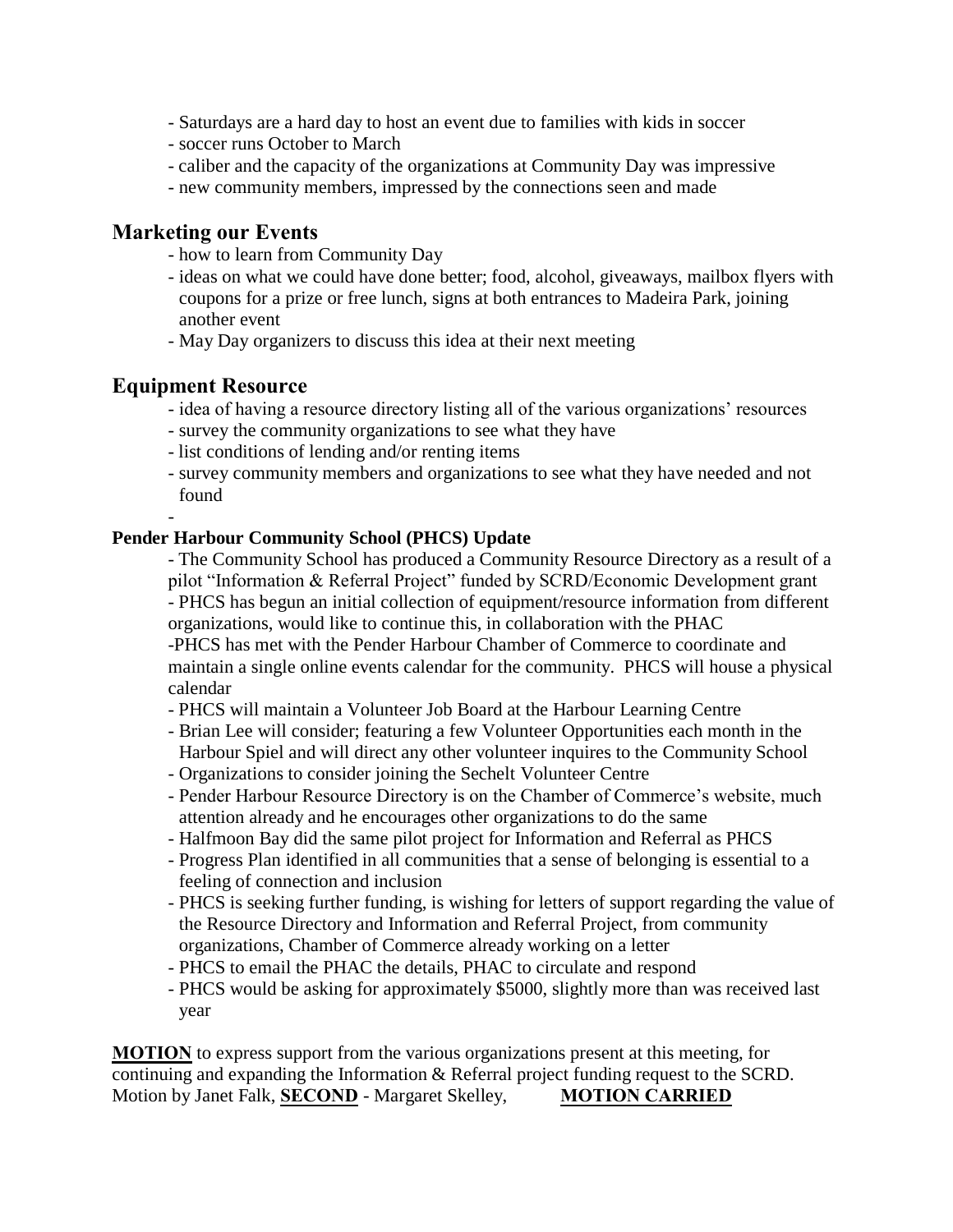# **Training Needs of the Organizations**

- need better marketing skills for community events and programs
- how to craft a Press Release
- digital photography and proper uploading/emailing images
- accounting skills to attract people to Treasurer positions
- understanding charitable status & what it means to be a non-profit org.

# **ADDITION TO AGENDA - Rick Harmer: Event Signage**

- metal sign at entrance to Madeira needs better regulation
- signs need to be removed immediately after an event to make room for the next
- Chamber of Commerce is drafting signage guidelines
- best to have some guidelines as we don't want to anger the Highways Division

# **Round Table Discussions:**

## **Sunshine Coast Regional District (SCRD) - Frank Mauro**

- valuable communications happened on Community Day, good feelings around the community is a good thing
- SCRD has a new Board with five brand new members, coming together and working well
- the Official Community Plan (OCP) is ready for review online at SCRD, 12-15 people are needed for the committee, members will be selected from various geographical locations, background and skills and will meet approximately every three weeks

## **Living Heritage Society - Elaine Park**

- February 28 from 1:00-4:00 is the Sarah Wray Open House to showcase the newly refurbished Sarah Wray Hall
- March 13 is the Living Heritage Society AGM at Sarah Wray Hall
- obtained a grant from the SCRD and now have fibre optic connection and wifi at the Sarah Wray Hall
- compiling a museum-quality database and are asking the community for important documents and photos to add to the database
- Barry Wilbee: 2017 will be the 50th anniversary of the Pender Harbour Fire Protection District. He has some old documents to file with the Living Heritage Society
- old and decaying grave sites in Pender Harbour will be remedied, the Living Heritage Society is working with Pender Harbour Secondary School (PHSS) students to help map the sites, organize a consensus and interview connected families with the grave sites
	- the students can use this work towards their volunteers hours and towards the Linda Curtiss Volunteer Scholarship Award
	- Veterans graves will get special attention
	- students will do web research, interview families and will connect their research to databases in Ottawa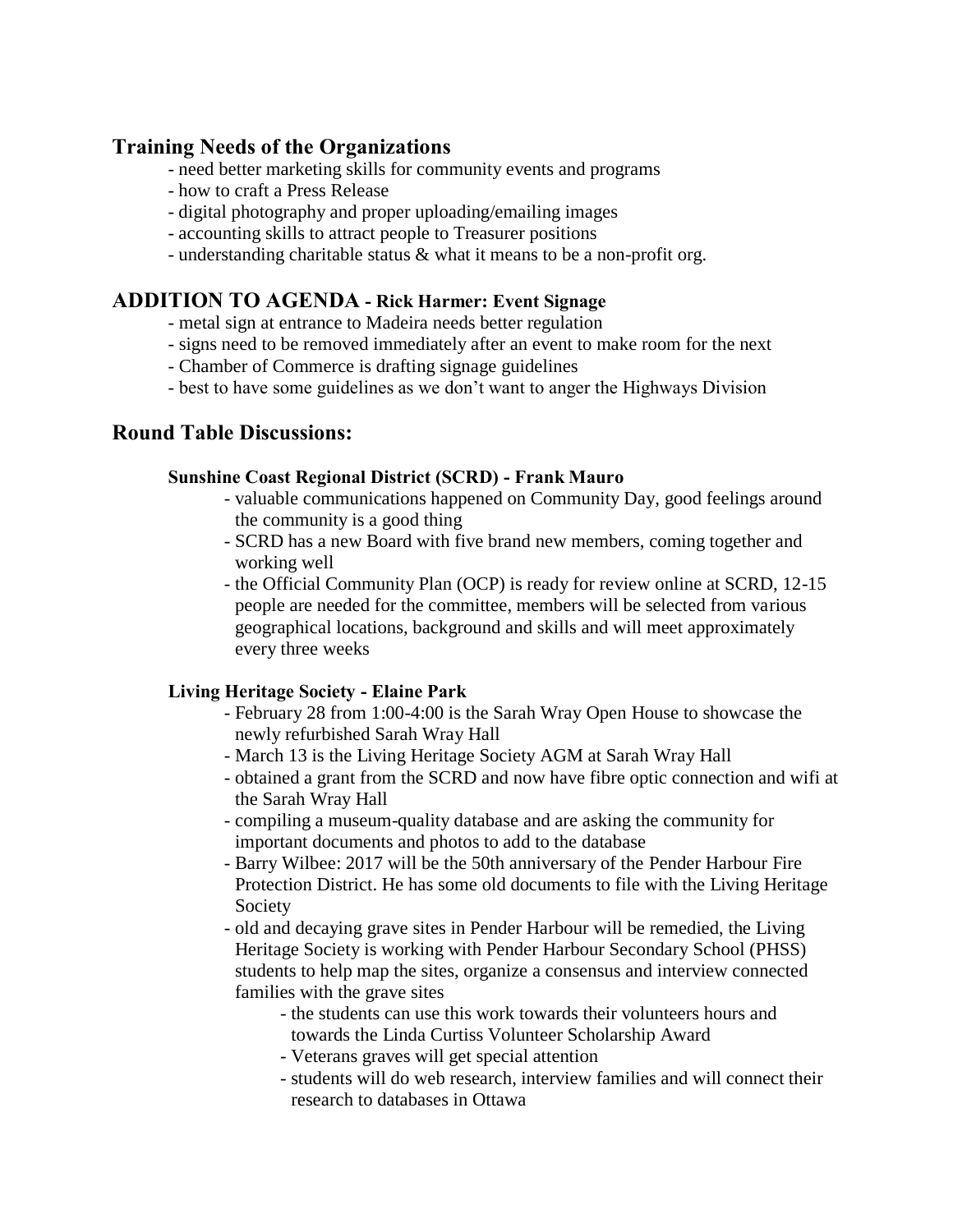- Living Heritage Society is on the team to help organize Pender Harbour Days and will organize an artist Grand Prix
- working with SCRD to secure stewardship of the land surrounding the Sarah Wray Hall to make safer access to the Hotel Lake for swimming and kayak launching

## **Pender Harbour Rotary Club - Ian Grant**

- planning another picnic bench and area at Irvine's Landing, waiting to coordinate with Bob Fielding and the plans for the area
- working on a book of local hiking trails
- Rotary has been helping with the Pender Harbour Hiking Club trail signage
- Rotary is sending eight PHSS students off to various training opportunities
- Pender Harbour Days under the guidance of Mike Ryan will celebrate youth, water sports, heritage, geography and business
	- will take place the weekend of July 10
	- will have heritage boats
	- First Nations Welcome
	- sail-by through the harbour
	- entertainment
	- a food event
	- fundraising opportunities
	- Lions Club breakfast
	- sailboat races
	- kayak tours
	- artists and vendors, buskers
	- paddling events
	- kids fishing derby

## **Pender Harbour and Area Chamber of Commerce - Len Lee & Dwayne Dobson**

- branding Pender Harbour
- collected community input by meetings and survey
- decided on "Pender Harbour Spirit"
- working on incorporating and expanding this brand

## **Pender Harbour Community Club - Marlene Cymbalist**

- Community Hall now has a big screen and projector, have used it at youth night twice a month
- May Day is coming up, working on insurance issues

#### **Ruby Lake Lagoon Society - Michael Jackson**

- July 10th is the ten year anniversary
- goal of building two aquatic research facilities in Pender Harbour
	- one freshwater at Ruby Lake
	- second ocean water in Madeira Park
	- SFU is significantly backing this idea for fields studies, research and as an easy place for students to travel to do research